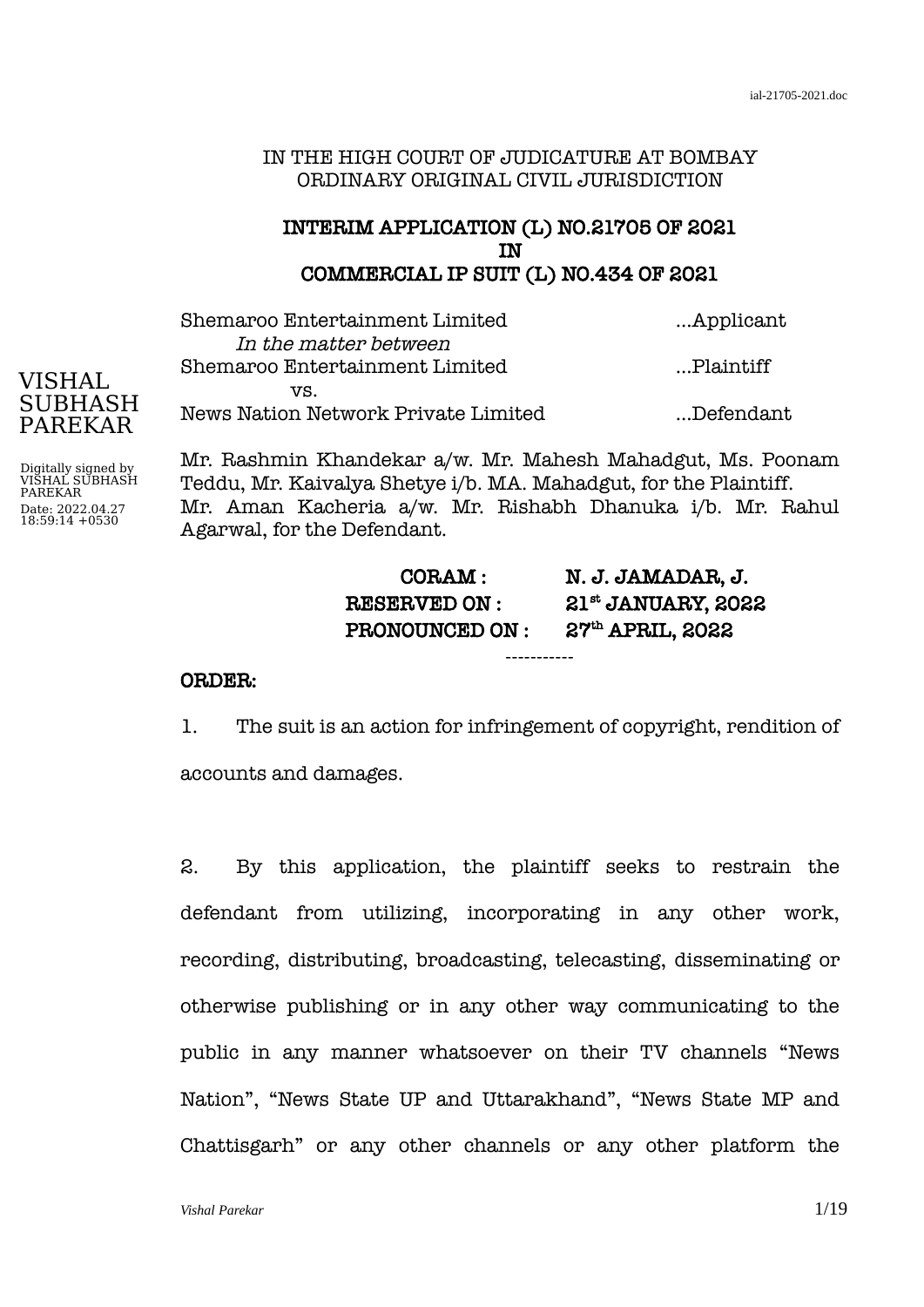content of the plaintiff in respect of the films set out in Exhibit A, annexed to the plaint, including any audio visual songs, clippings and scenes therefrom or using the same in any other manner whatsoever, so as to infringe the plaintiff's copyright therein and to furnish the complete log report from the month of August, 2020 till date of filing of the suit in respect of the plaintiff's content exploited by the respondent in any manner whatsoever from the films listed in Exhibit A annexed to the plaint.

3. The plaintiff is a public limited company incorporated under the Companies Act, 1956. The plaintiff is inter alia engaged in the business of production, exhibition, distribution and exploitation of cinematographic films, plays, dramas, telefilms, songs etc. The plaintiff is also engaged in the business of granting licenses to other broadcasting organizations in respect of copyrights which vest with the plaintiff in respect to the said cinematographic films, plays, dramas, telefilms, songs etc.

4. The defendant is a private limited company incorporated under the Companies Act, 1956. The defendant operates multiple channels such as "News Nation", "News State UP and Uttarkhand" and "News State MP and Chattisgarh".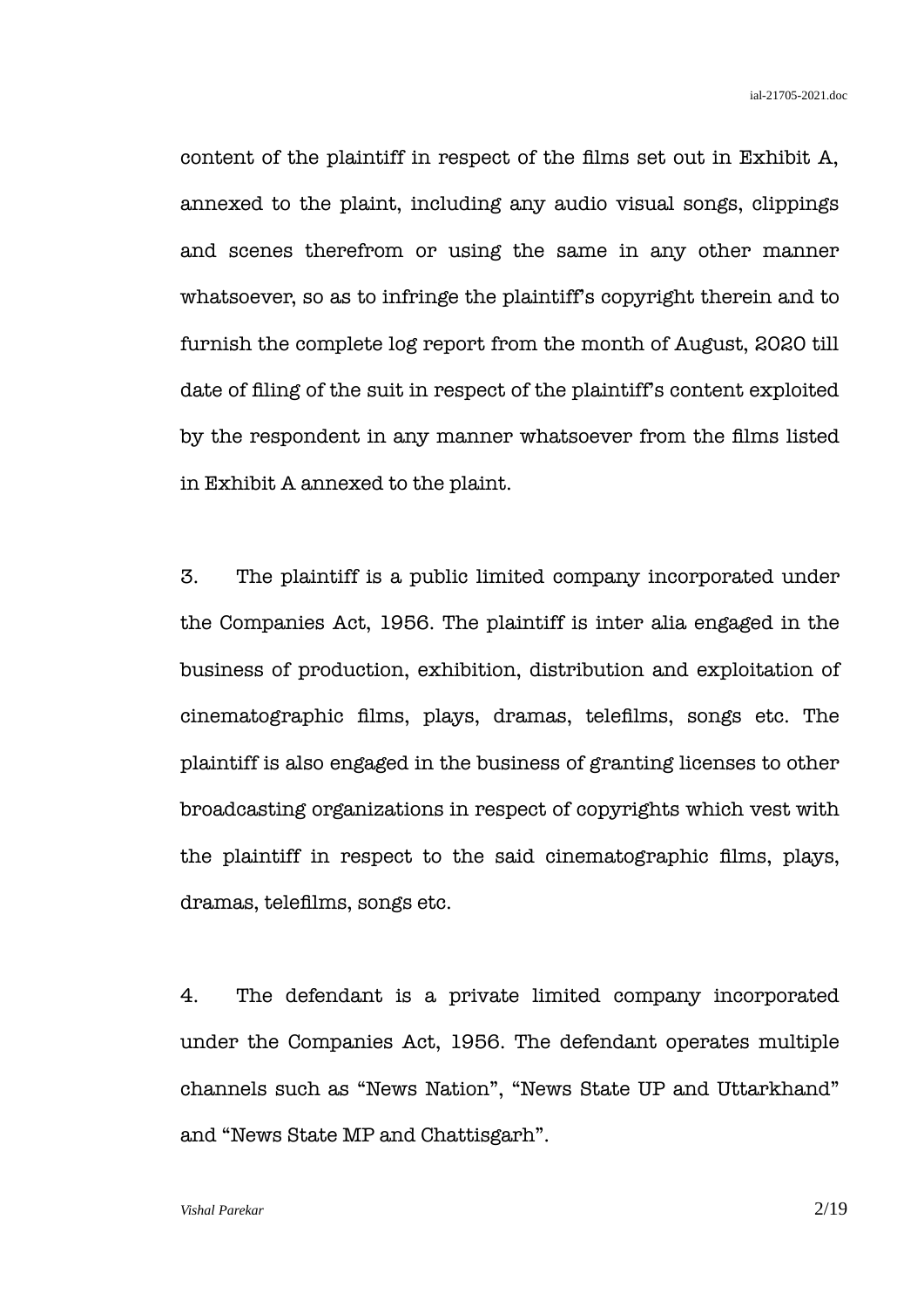5. The plaintiff claims to be one of the largest 'film content' houses in India and is also a negative right holder of more than 631 cinematographic films and thus the owner of copyrights in respect of those cinematographic films including audio-visual songs and audio-visual scenes, clips of the films to the extent held by the plaintiff. A list of the works in which the plaintiff holds copyright is annexed as Exhibit A to the plaint.

6. On  $19<sup>th</sup>$  July, 2019 a non exclusive license agreement was executed between the plaintiff and the defendant whereunder nonexclusive license was granted to the defendant to broadcast and exploit audio visual songs  $clip(s)$ , scenes and dialogue  $clip(s)$  on the defendant's said channels for the period commencing from  $1<sup>st</sup>$  July,  $2019$  to  $30<sup>th</sup>$  June,  $2022$ . In the past also the defendant was granted such non exclusive license to broadcast and exploit the audio visual songs clip(s)under an agreement dated  $19<sup>th</sup>$  July, 2018.

7. On 17th July, 2020 vide an email communication, the defendant conveyed its inability to continue with the license agreement dated  $19<sup>th</sup>$  July, 2019. Pursuant to the request of the defendant the said agreement came to be terminated with effect from  $1<sup>st</sup>$  August, 2020. Post termination the defendant had explicitly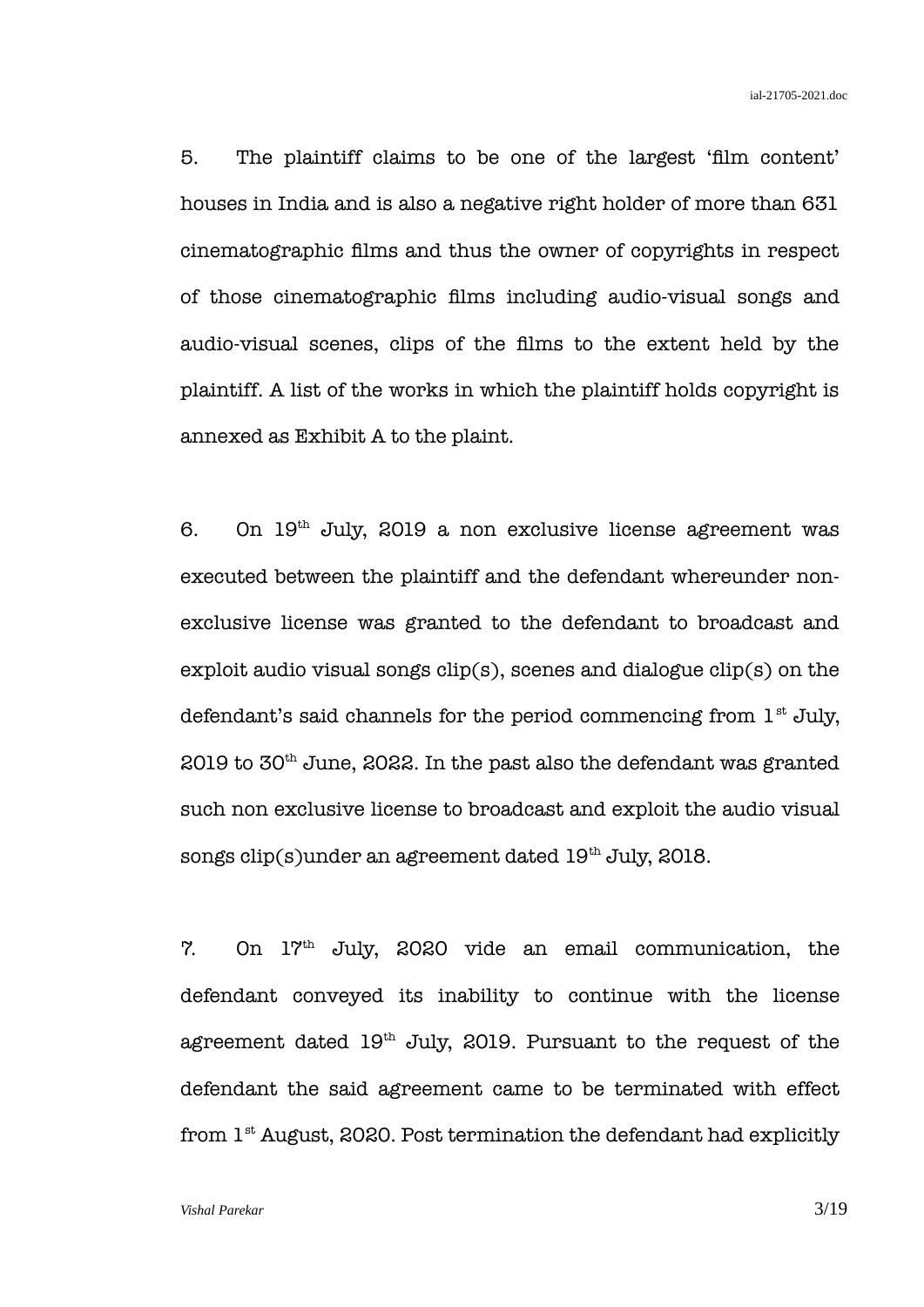agreed and undertaken not to exploit any of the plaintiff's content without obtaining prior permission and license from the plaintiff.

8. Despite the termination of license agreement, the plaintiff noticed that the defendant had unauthorizedly and illegally broadcast the audio visual songs, clippings and scenes of the plaintiff's copyrighted cinematographic films on its channels. The plaintiff has furnished the details of the films, content of which was aired, in some form or other in infringement of the plaintiff's copyright for the month of August, 2020, September, 2020 and October, 2020. Letters were addressed by the plaintiff pointing the infringement of the copyright in the respective months and calling upon the defendant to pay the damages for the same.

9. Eventually, on  $20<sup>th</sup>$  April, 2021 the plaintiff brought to the notice of the defendant, instances of infringement of the plaintiff's copyright in the month of August to October, 2020 and demanded the consolidated amounts towards the damages. In reply, the defendant sought to contest the liability despite admitting the unauthorized exploitation of the plaintiff's content. An attempt was made to justify the use of the said content by pressing into service the principles of fair use and de minimis. The defendant also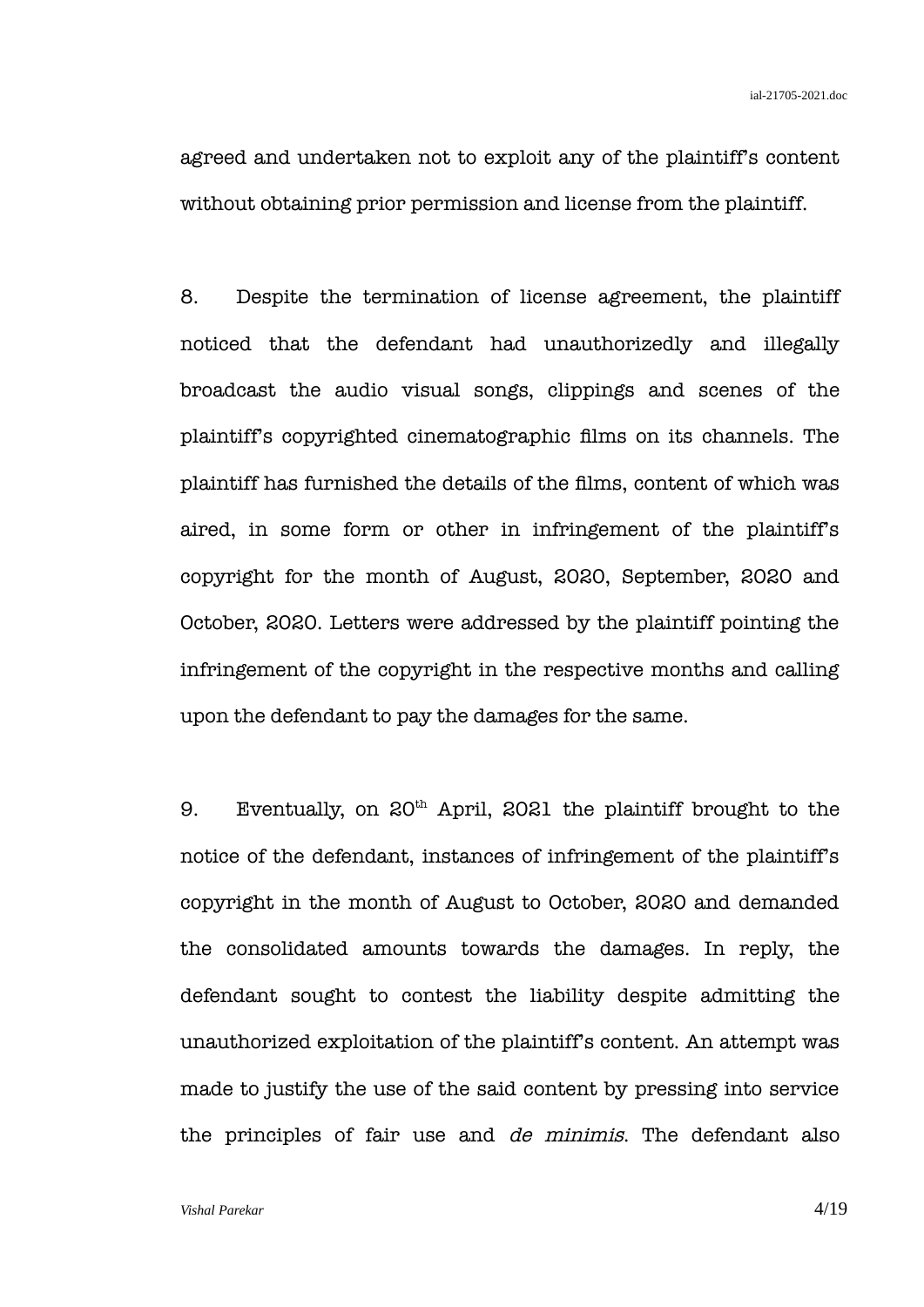contested the computation and quantum of damages claimed by the plaintiff.

10. Asserting that neither the defence of fair use nor de minimis non curat lex is available to the defendant, the plaintiff has instituted this suit seeking to restrain the defendant from further exploitation of the plaintiff's content on its channels and furnish the log report in respect of the plaintiff's content exploited by the defendant since the termination of the agreement, damages for illegal use and exploitation of the plaintiff's copyrighted content.

11. An affidavit in reply is filed on behalf of the defendant. The defendant has categorically declined to have violated the plaintiff's copyright. Without prejudice to its contentions, the defendant, at the outset, undertook to refrain from disseminating the plaintiff's purported content save and except as a part of its ordinary and regular course of business i.e. report news and programmes. Thus the prayer clause (a) in the application, according to the defendant, does not survive. In accordance with the policy guidelines for upliking of television channels from India, the defendant is statutorily required to maintain log report only for the past three months. Therefore, the respondent does not hold log reports for the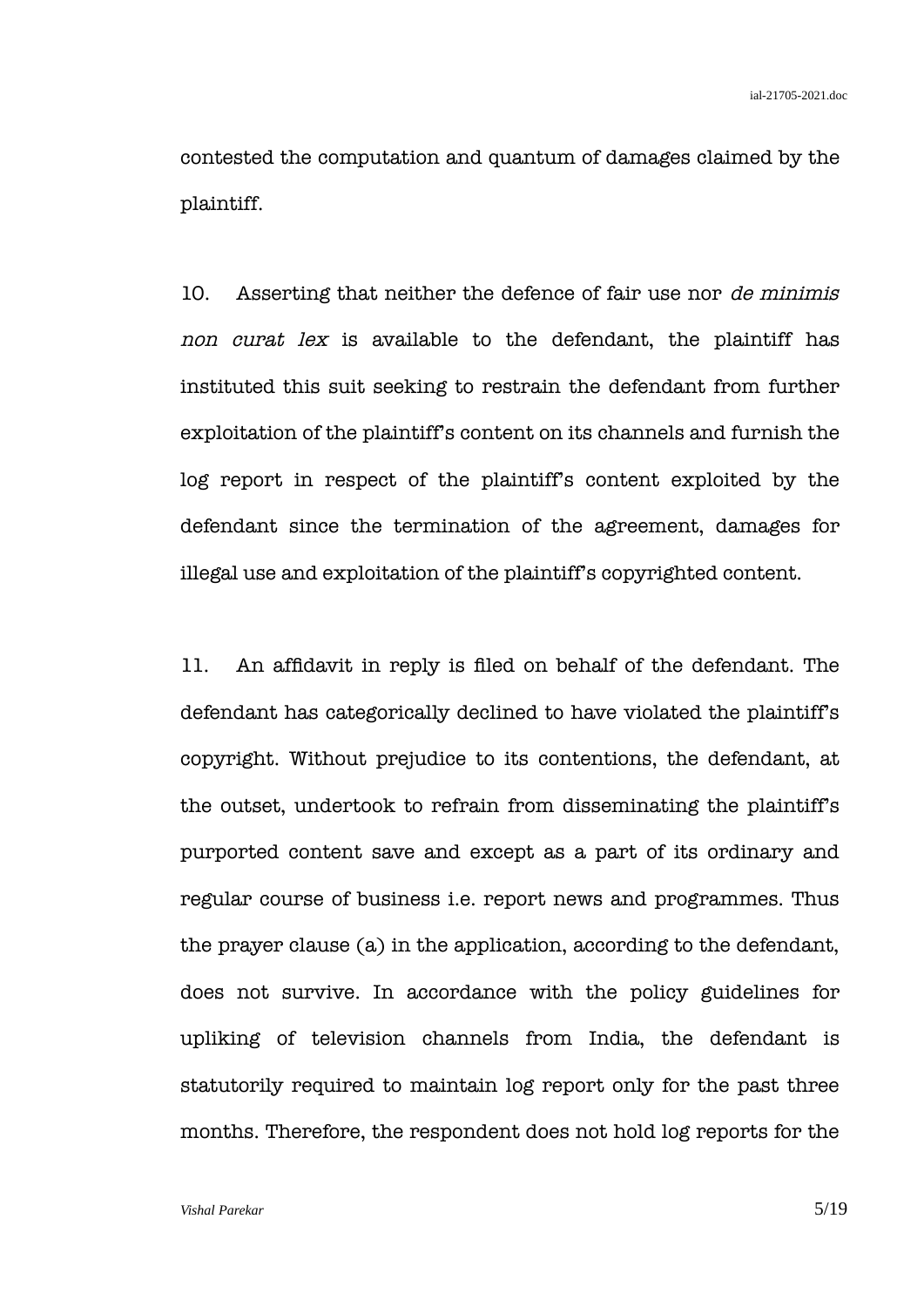month of August, 2020 till September, 2021. Hence, prayer clause (b) seeking information on an affidavit is also legally unsustainable. The tenability of the application is also assailed on the count of inordinate delay in approaching the Court.

12. On merits, the defendant contends that the plaintiff's content was disseminated by the defendant as a responsible news agency as a part of its regular and ordinary course of business i.e. report news and other programmes. Such use of the plaintiff's content by the defendant is permissible under section 52 of the Copyright Act, 1957, as it is covered under the doctrine of 'fair dealing'.

13. According to the defendant, the defendant only disseminated the plaintiff's content as a part of its regular program and not to individually and otherwise commercially exploit the plaintiff's material for their own personal benefit. Even otherwise, the instant action is barred by the principle of de minimis non curat lex. The defendant had used the plaintiff's content only for extremely limited and short span of time in their regular and ordinary programs, contends the defendant. The defendant's action of disseminating the plaintiff's content was bonafide. Even after the benefit of de minimis is not granted to the defendant. The alleged violation is not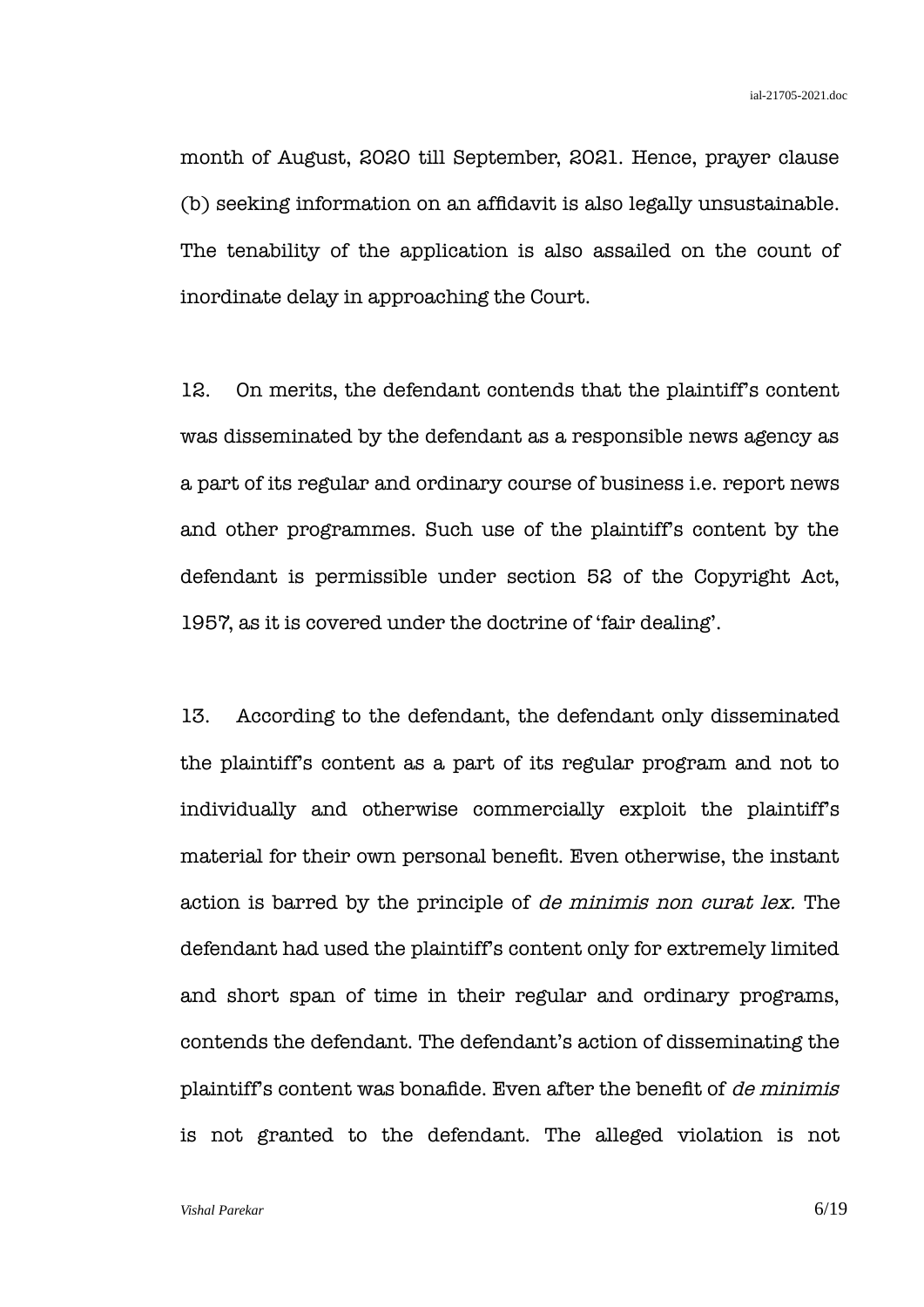substantial enough for the plaintiff to maintain the action for infringement of copyright. Hence, the plaintiff is not entitled to any relief.

14. A counter is filed on behalf of the plaintiff.

15. I have heard Mr. Rashmin Khandekar, learned counsel for the Plaintiff and Mr. Aman Kacheria, learned counsel for the defendant. With the assistance of the learned counsels, I have perused the material on record.

16. In view of the nature of the counter put forth on behalf of the defendant, the controversy between the parties lies in a narrow compass. The claim of the plaintiff that it holds copyrights in a number of cinematographic films, including audio-visual songs and audio-visual scenes, dialogue clips therein is not seriously in contest. Indisputably, a non-exclusive right to exploit the content in which the plaintiff holds the copyright was granted to the defendant vide agreement dated  $13<sup>th</sup>$  July, 2018 and  $19<sup>th</sup>$  July, 2019. The duration of the last agreement was upto  $30<sup>th</sup>$  June, 2022.

17. It is incontestible that the defendant expressed a desire to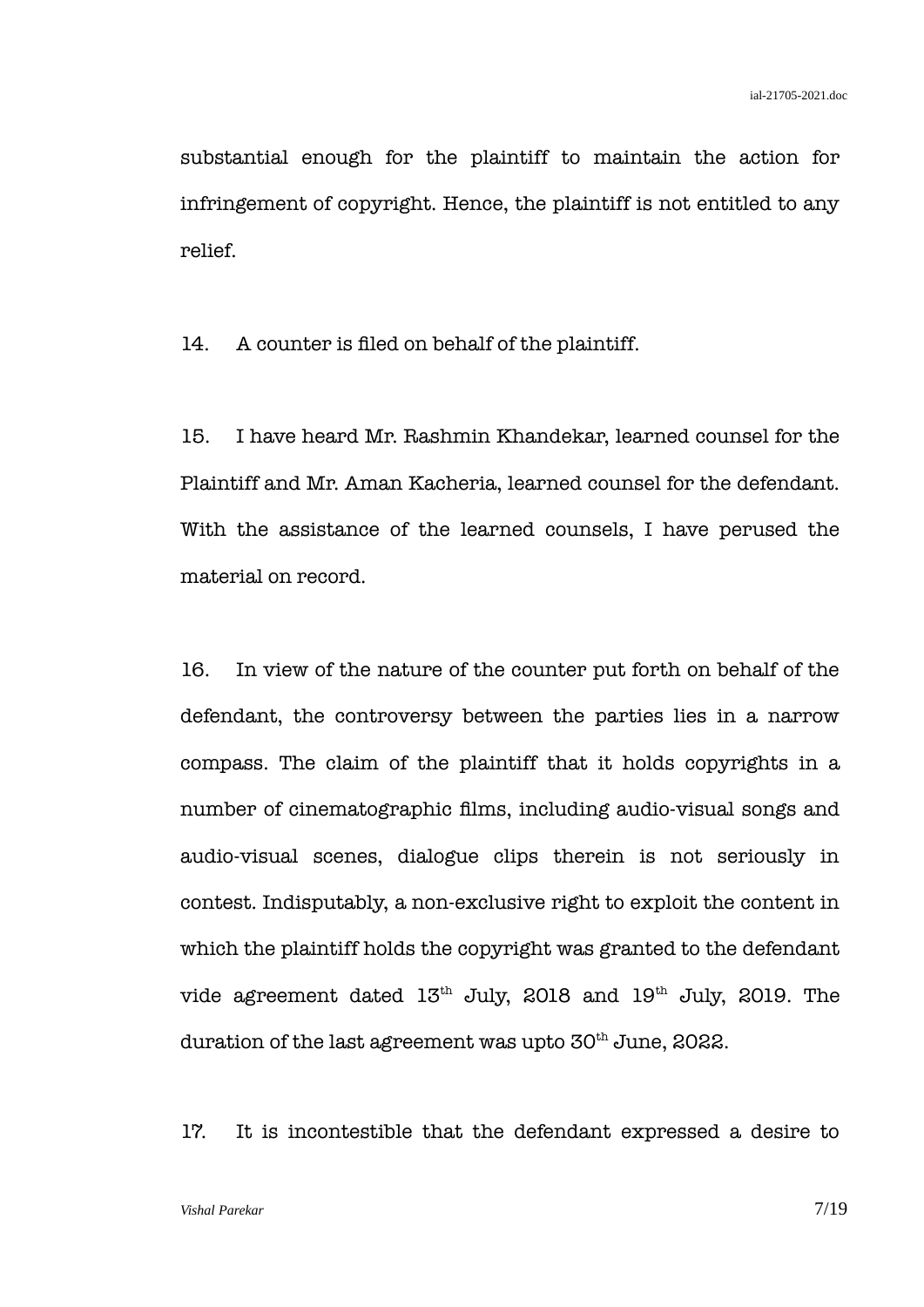discontinue the said agreement probably on account of the situation which arose due to Covid 19 pandemic. In the communication dated 17<sup>th</sup> July, 2020 the defendant sought to terminate the said non exclusive license agreement as the Covid 19 pandemic adversely affected the economic scenario. In response thereto, on  $30<sup>th</sup>$  July, 2020 the plaintiff accepted the request for termination upon certain terms, which were affirmed by the defendant. It was, inter alia, provided that using the plaintiff's content without having a valid license would constitute infringement of the plaintiff's copyright.

18. In the aforesaid setting of the matter, Mr. Khandekar, learned counsel for the plaintiff strenuously submitted that defendant having taken a license for a valuable consideration in the past, for exploitation of the plaintiff's content, can not now turn around and contend that the unauthorized exploitation of the content in which the plaintiff has the copyright, either amounts to a 'fair dealing' or deserves to be ignored on the principle of de minimis non curat lex. Mr. Khandekar banked upon a table (Exhibit M) which tabulates the instances of unauthorized exploitation of the plaintiff's content post termination of the license agreement with details of the program, date and time, the work in which the copyright was infringed, its duration etc. Mr. Khandekar would urge that the claim of the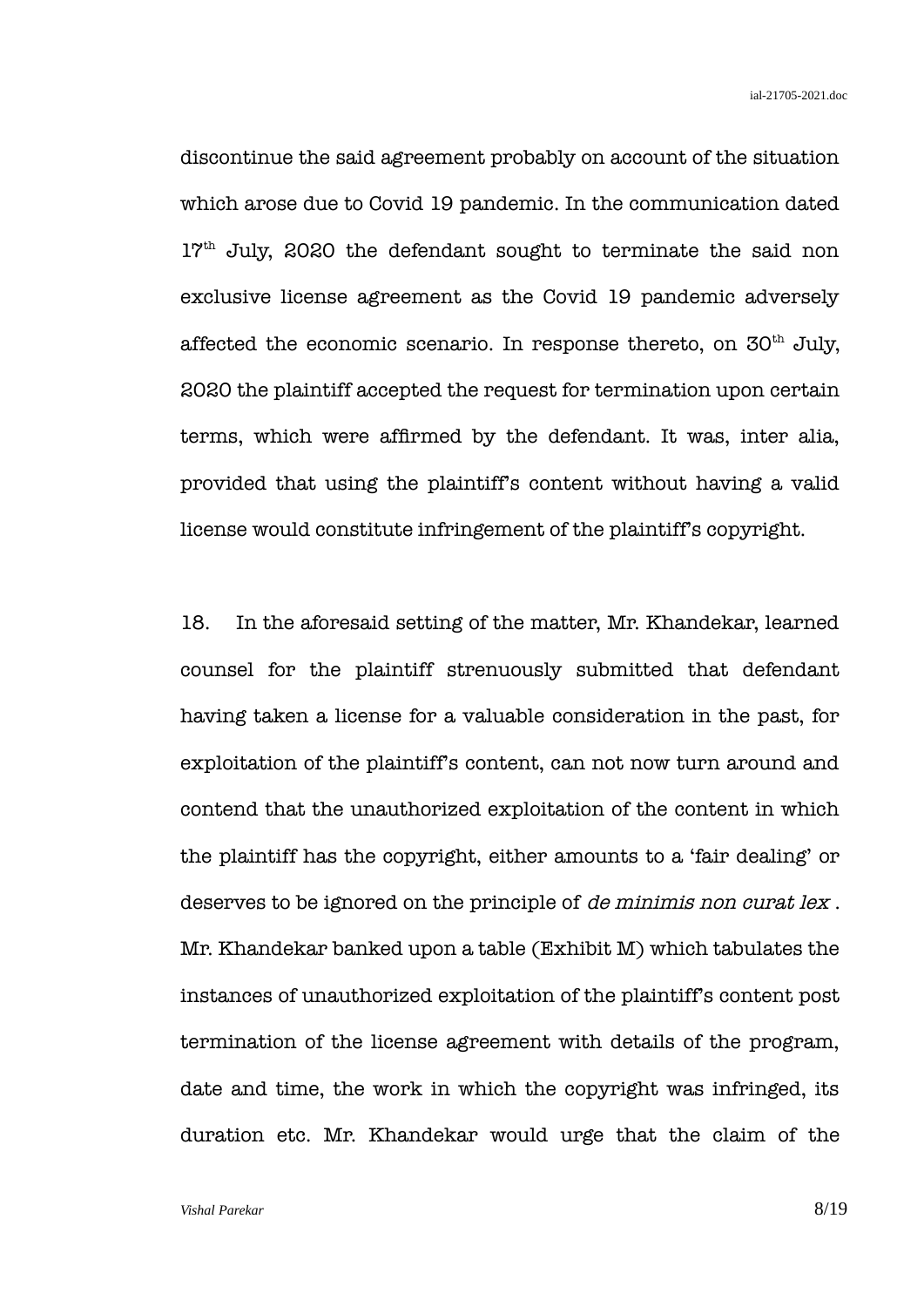plaintiff that the defendant has exploited the content in which the plaintiff holds the copyright has gone virtually untraversed. In the circumstances, it is necessary to restrain the defendants from further unauthorized exploitation of the content in which the plaintiff has copyright.

19. Mr. Kacheria, learned counsel for the defendant, on the other hand, would urge that in the context of the breach complained i.e. in the month of August, 2020, the application for interim relief does not deserve to be countenanced at this length of time. An effort was made to demonstrate that the claim for damages is highly inflated and not at all particularized. Mr. Kacheria further submitted that even if it is assumed that the content was exploited by the defendant, it only amounts to a fair dealing by the defendant in the process of dissemination of information. Moreover, having regard to very small duration, hardly lasting a minute, the principle of de minimis non curat lex is required to be applied and the alleged infringement, thus, becomes non-actionable.

20. Mr. Khandekar joined the issue by canvassing a submission that the benefit of fair dealing cannot be claimed where content is commercially exploited in breach of copyright. The defence of de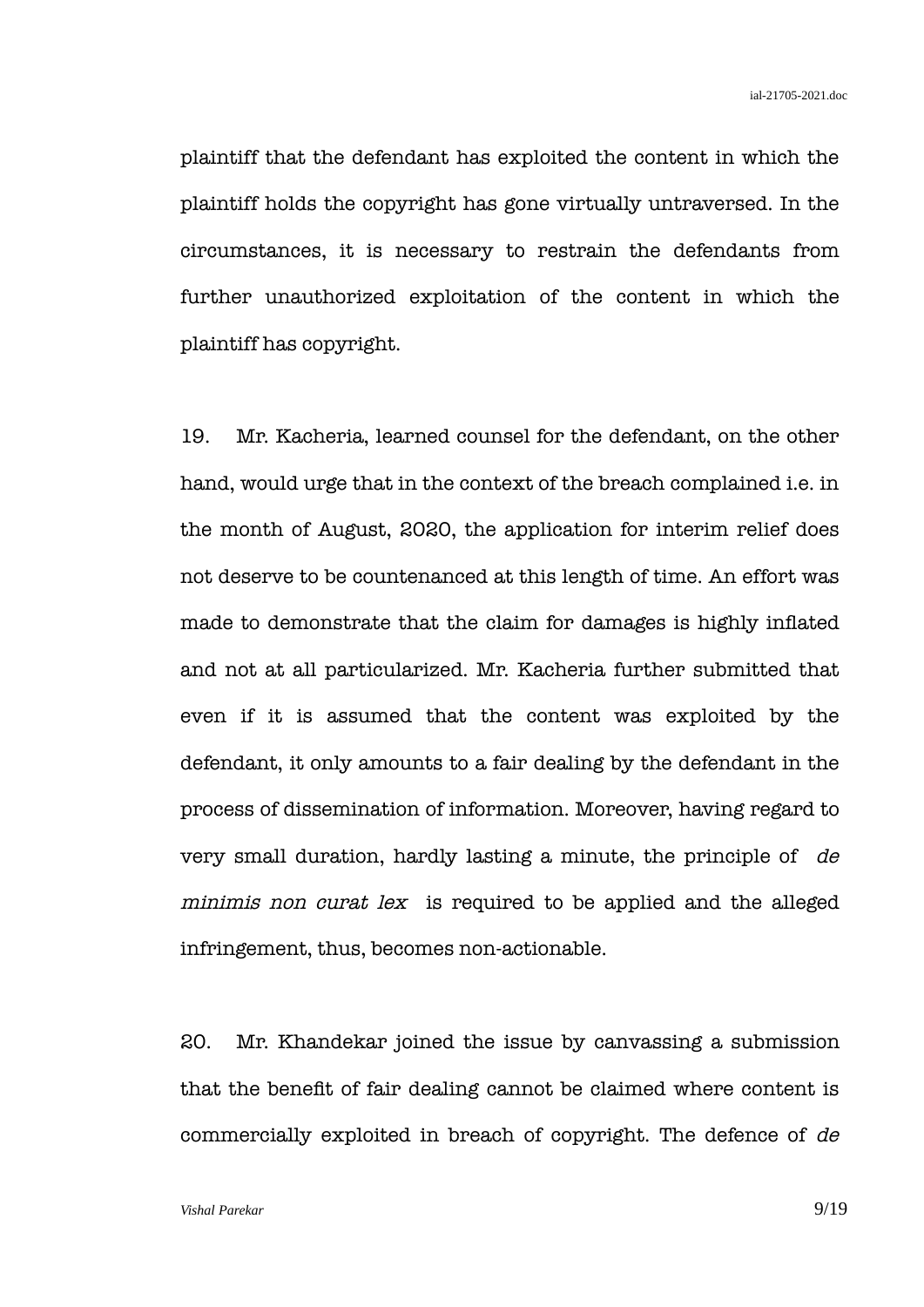minimis, is also of no avail to the defendant as the exploitation has been persistent and in respect of number of works in which the plaintiff holds the copyright. In fact, the defendant continued to exploit the content of the plaintiff as if the license agreement still authorized the defendant to do so. In such a situation, the defendant needs to be restrained, lest the plaintiff would suffer irreparable loss, submitted Mr. Khandekar.

21. Section 14 of the Copyright Act, 1957 expounds what a copyright means. The relevant part of section 14 reads as under:-

> 14. Meaning of Copyright.— For the purposes of this Act, "copyright" means the exclusive right subject to the provisions of this Act, to do or authorise the doing of any of the following acts in respect of a work or any substantial part thereof, namely:—

> (a) in the case of a literary, dramatic or musical work, not being a computer programme:—

(i) to reproduce the work in any material form including the storing of it in any medium by electronic means; (ii) to issue copies of the work to the public not being copies already in circulation; (iii) to perform the work in public, or communicate it to

the public; (iv) to make any cinematograph film or sound recording in respect of the work;

(v) to make any translation of the work;

(vi) to make any adaptation of the work;

(vii) to do, in relation to a translation or an adaptation of the work, any of the acts specified in relation to the work in sub-clauses (i) to (vi);

(b)…… (c)……

 $(d)$  in the case of a cinematograph film, $-$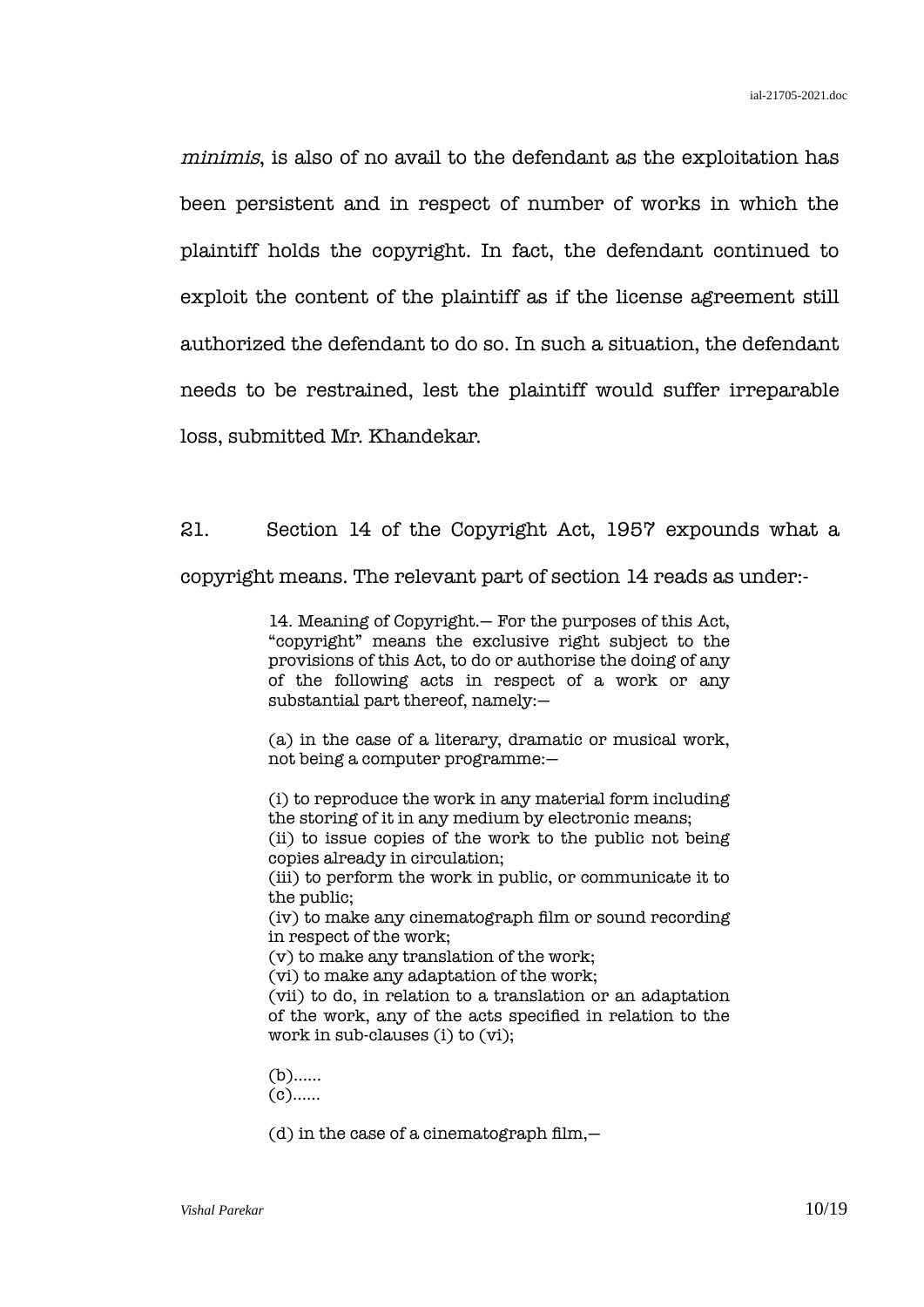(i) to make a copy of the film, including—

(A) a photograph of any image forming part thereof; or

(B) storing of it in any medium by electronic or other means;

(ii) to sell or give on commercial rental or offer for sale or for such rental, any copy of the film;

(iii) to communicate the film to the public;

(e) in the case of a sound recording,—

(i) to make any other sound recording embodying it [including storing of it in any medium by electronic or other means];

(ii) to sell or give on commercial rental or offer for sale or for such rental, any copy of the sound recording; (iii) to communicate the sound recording to the public.

22. Section 51 of the Copyright Act, 1957, postulates the situations in which copyright in a work shall be deemed to be infringed. Clause (a) is relevant for the determination of the controversy at hand:-

> 51. When copyright infringed.— Copyright in a work shall be deemed to be infringed—

> (a) when any person, without a licence granted by the owner of the copyright or the Registrar of Copyrights under this Act or in contravention of the conditions of a licence so granted or of any condition imposed by a competent authority under this Act—

> (i) does anything, the exclusive right to do which is by this Act conferred upon the owner of the copyright, or (ii) permits for profit any place to be used for the

> communication of the work to the public where such communication constitutes an infringement of the copyright in the work, unless he was not aware and had no reasonable ground for believing that such communication to the public would be an infringement of copyright.

23. Section 52 enumerates the cases which shall not constitute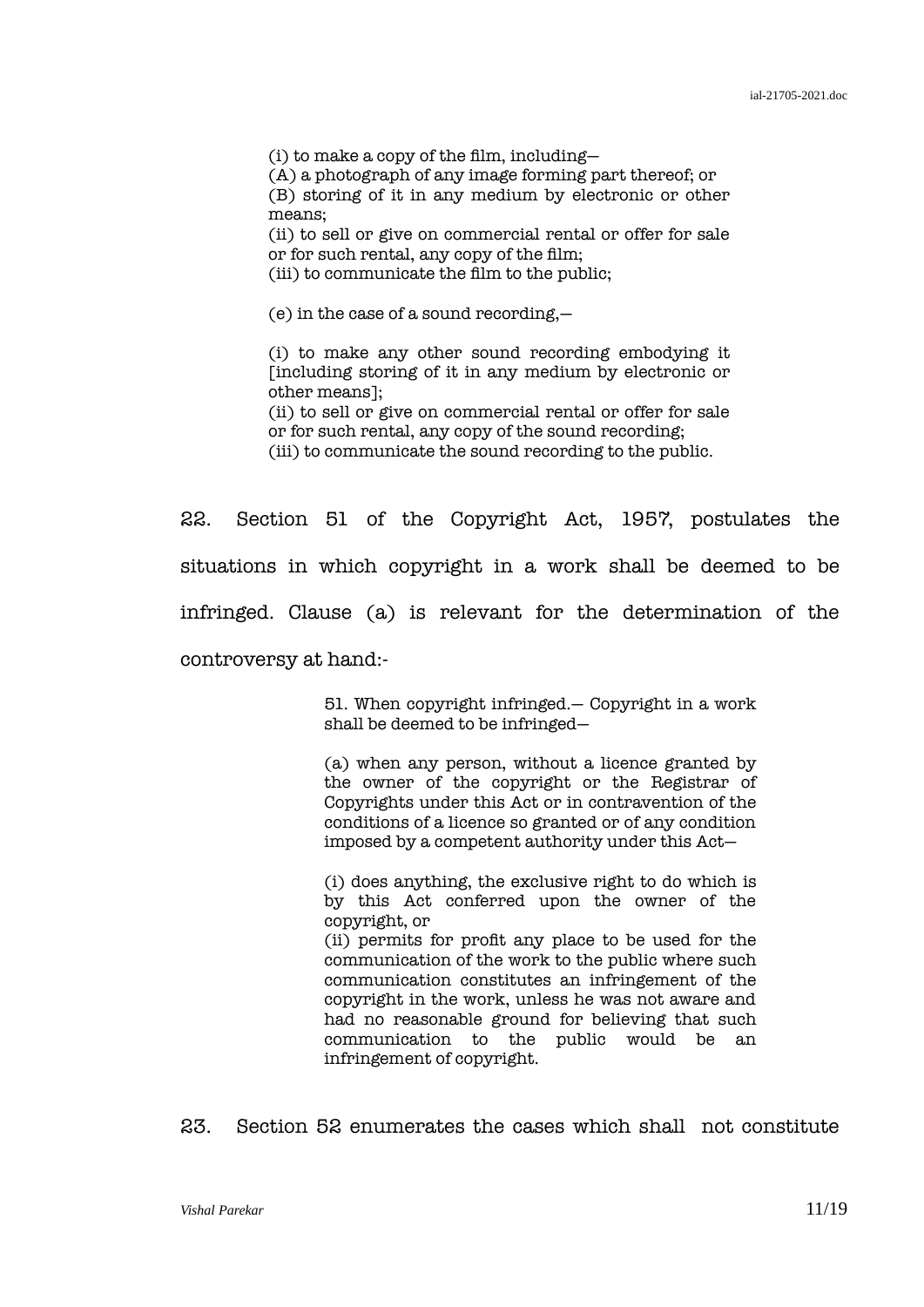infringement of copyright. Clause (a) of sub section (1) of section 52

is relevant for the determination of the case at hand.

52. Certain acts not to be infringement of copyright.  $-$  (1) The following acts shall not constitute an infringement of copyright, namely,—

(a) a fair dealing with any work, not being a computer programme, for the purposes of—

(i) private or personal use, including research; (ii) criticism or review, whether of that work or of any other work; (iii) the reporting of current events and current affairs, including the reporting of a lecture delivered in public. Explanation.— The storing of any work in any electronic medium for the purposes mentioned in this clause, including the incidental storage of any computer programme which is not itself an infringing copy for the said purposes, shall not constitute infringement of copyright.

24. The defendant contends the use of audio visual songs  $clip(s)$ , scenes and dialogue clip(s) during the course of dissemination of news/ information, falls within the ambit of 'fair dealing' for the purpose of reporting of current event and current affairs.

25. To bolster up this submission, Mr. Kacheria, learned counsel for the defendant placed a very strong reliance on the judgment of Delhi High Court in the case of Super Cassette Industries Ltd. vs.  $\,$  Hamar Television Network Pvt. Ltd. And Another $^1$  $^1$  wherein after adverting to the various pronouncements of Indian as well as

<span id="page-11-0"></span><sup>1</sup> IA.No.12926/2009 in CS(OS) No.1889/2009.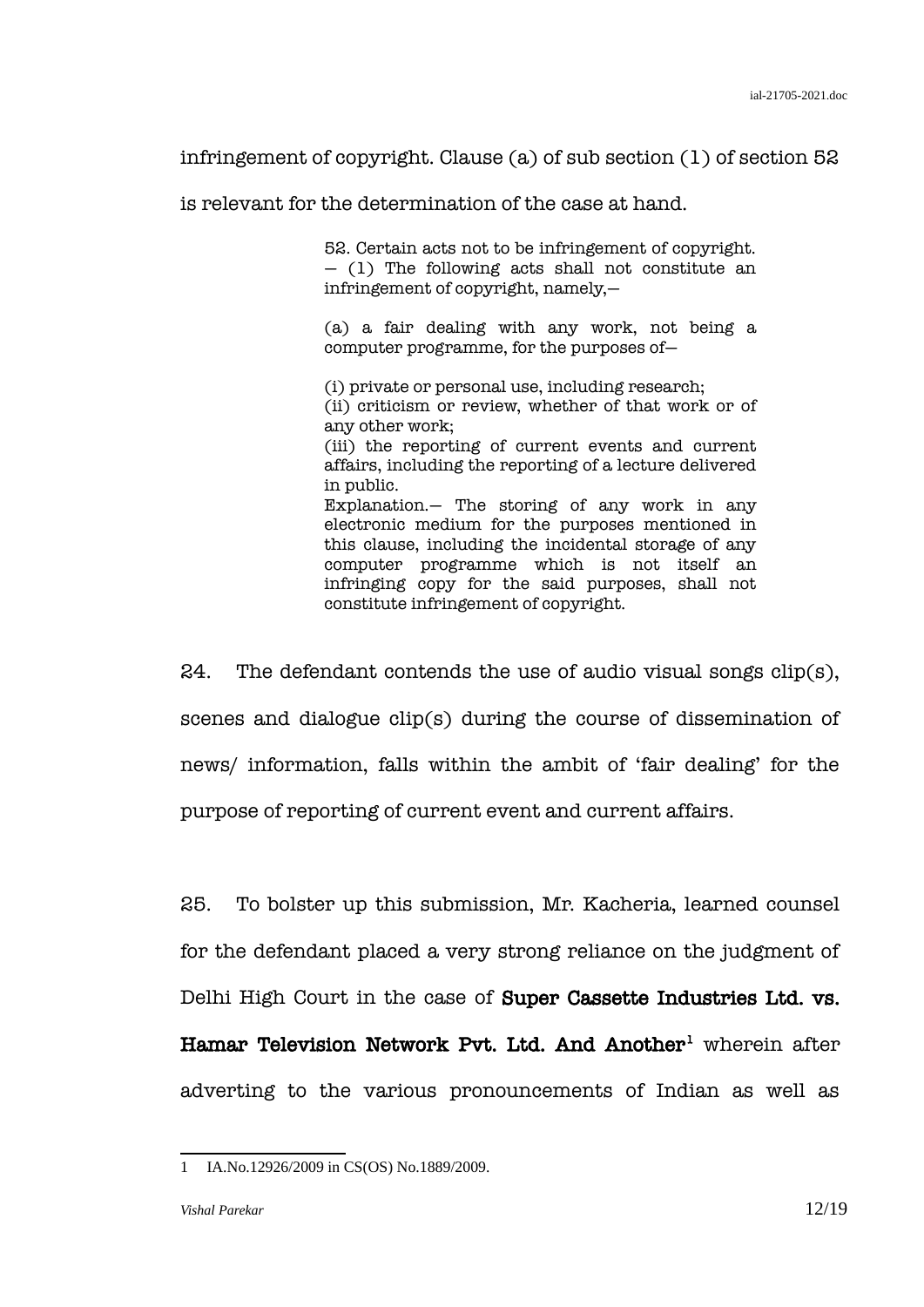foreign Courts, the learned single Judge of Delhi High Court, culled

out the principles of law on the aspect of 'fair dealing' in paragraph

9. Some of the principles formulated by the learned single Judge are

extracted below:-

(i) It is neither possible nor advisable to define the exact contours of fair dealing;

(ii) It is a question of fact, degree, and at the end of the day overall impression carried by the court;

(iii) In ascertaining whether extracts taken from copyrighted work have been put to fair use, the extent and the length of the extracts may be relevant. Long extracts followed by short comments may in certain circumstances be unfair, while short extracts followed by long comments may be fair. In certain circumstances even small extracts, which are taken, on regular basis may point to unfair use of the copyrighted work;

(iv) The right to make fair use or to deal fairly with the copyrighted work includes the right to criticize not only the style, but also as the underlying doctrine or philosophy of the copyrighted work. In this regard criticism could be both "strong" and "unbalanced". Such criticism by itself will not result in forfeiture of the defence of fair dealing. Malicious and unjustified criticism may give to the aggrieved party a cause for instituting an action for defamation but it would certainly not confer a right founded in copyright;

(v) In ascertaining as to what would constitute reportage of "current events" or would fall within the ambit of "criticism" or "review", Courts ought to adopt a liberal approach;

(vi) In discerning as to whether a person has made fair use of copyrighted work, the standard employed ought to be that of a "fair minded" and "honest person". In the case of musical works the test would be that of a "lay hearer";

(vii) While examining the defence of fair dealing, the length and the extent of the copyrighted work which is made use of, as indicated in clause 3 above,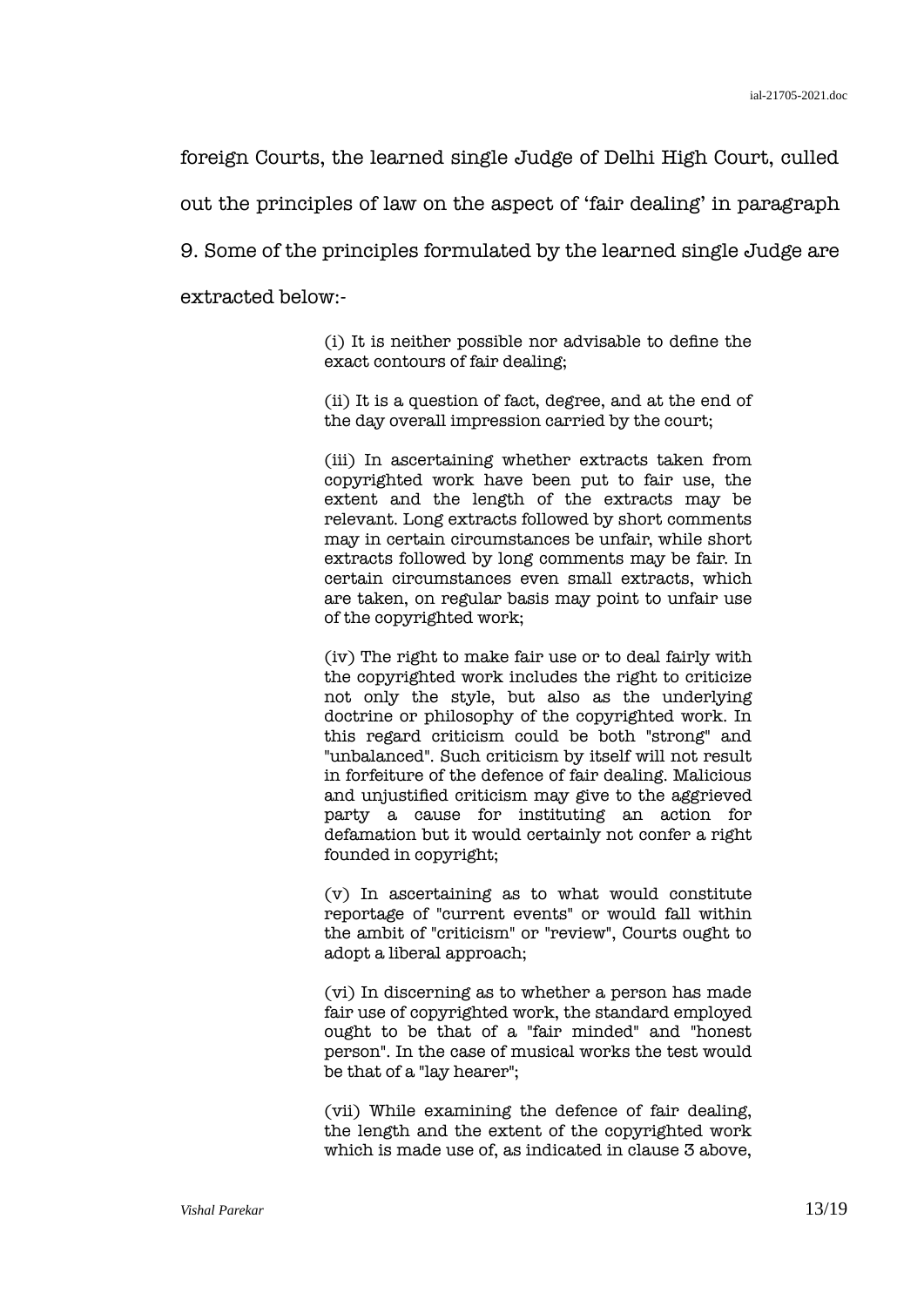is important, however, it cannot be reduced just a quantitative test without having regard to the qualitative aspect. In other words, enquiry ought to be made as to whether the impugned extract forms an essential part of the work of the person in whom inheres the copyright. This may be particularly true in the case of musical works where a few notes may make all the difference;

………

(xi) The motive of the user shall play an important role in assessing as to whether injunction ought to be granted;

(xii) Commercial use of copyrighted work cannot simplicitor make it unfair; and

(xiii) Lastly, "transformative use" may be deemed in certain situations as fair use of copyrighted work.

26. Reliance was also placed on a Division Bench judgment of Delhi High Court in the case of India TV Independent News Service

Pvt. Ltd. and Ors. vs. Yashraj Films Pvt. Ltd.<sup>[2](#page-13-0)</sup> wherein the Delhi High Court, considered the defence of 'fair dealing' as well as the 'de minimis'. As to what constitutes a 'fair dealing', the Delhi High Court, after adverting to the statute in the USA and the principles enunciated by the precedents in India, observed that four factors determine whether it is a case of fair use. These are :-

(i) The purpose of character of the use, including whether such use of a commercial nature or is for non-profit educational purpose.

(ii) The nature of copyrighted work.

<span id="page-13-0"></span>(iii) The amount and substantiality of the portion used in 2 FAO (OS) 583/2011 Dt.21-08-2012.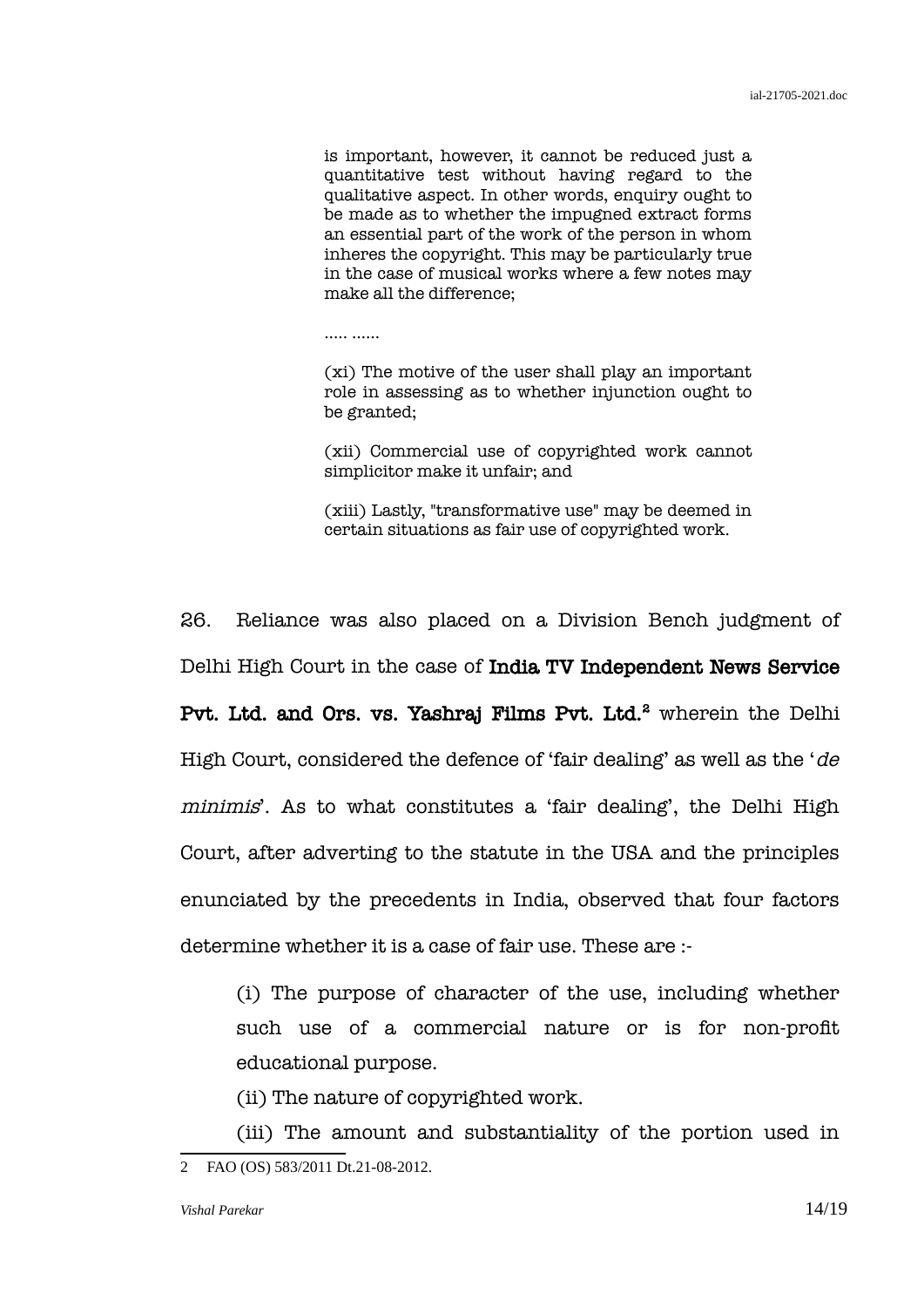relation to copyrighted work as a whole.

(iv) The effect of the use upon the potential market or value of the copyrighted work.

27. As regards the application of the maxim de minimis, the Delhi High Court enumerated five commonly considered factors as under:-

- (i) The size and type of harm;
- (ii) The cost of adjudication;
- (iii) The purpose of violated legal obligation and
- (iv) The effect on the legal rights of the third party
- (v) The intention of the wrong work

28. In the facts of the said case, the Court found that the violation of the legal obligation in using the sound recording, "Mera Chain Vain Sub Ujhda" was to create consumer awareness and not for the purpose of any financial gain to the advertiser. Thus, the infringement was covered by the doctrine of de minimis. Likewise, the recitation of few lyrics of the copyrighted work by singer Vasundhara Das was for the purpose of encapsulating the life journey of Vasundhara Das and would hardly cause any harm to the copyright owner of the sound recording therein.

29. Whether the aforesaid principles can be legitimately made applicable to the facts of the case is the moot question ?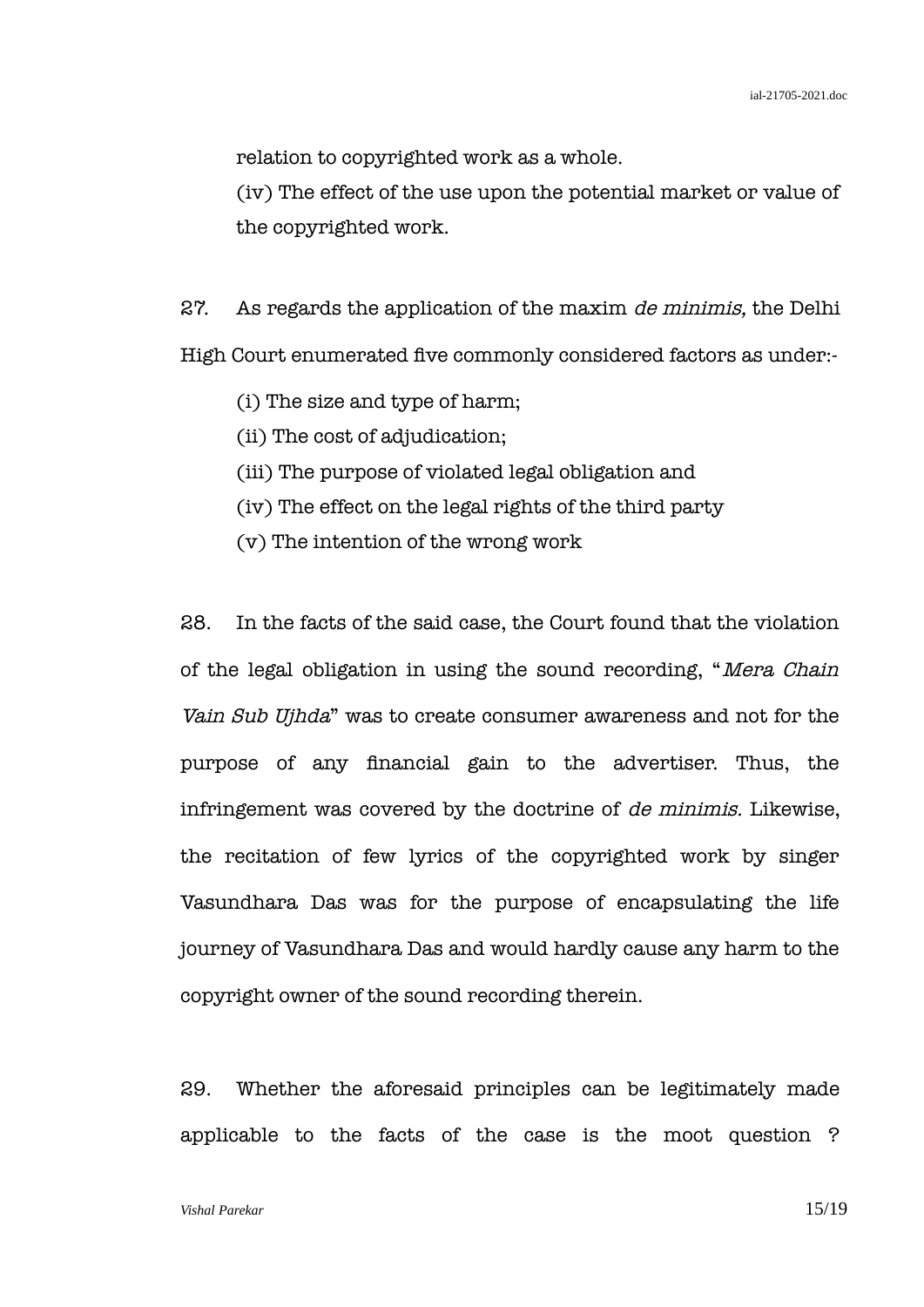Uncontroverted facts, adverted to above, bear upon the answer to the aforesaid question. The fact that the defendant had obtained a non exclusive license to broadcast and exploit the content in which the plaintiff had copyright, cannot be lost sight of. The duration of the last agreement was upto  $50<sup>th</sup>$  June, 2022. The said license to exploit the copyrighted content was subject to payment of license fee. The defendant got the license terminated as the then prevailing pandemic situation had impacted its revenue. Immediately after the termination of the license agreement, the plaintiff alleges, there was breach of legal obligation on the part of defendant not to use the content of the plaintiff without license. As indicated above, the defendant had accepted the said condition whilst premature termination of the license agreement.

30. The defence of fair dealing and de minimis are required to be seen through the aforesaid prism. It is not the case of the defendant that there was a qualitative change in the nature of the exploitation; during the continuance of license agreement and post termination. If for an identical activity, the defendant had obtained license for valuable consideration, on first principles, these defences may not be readily available to the defendant.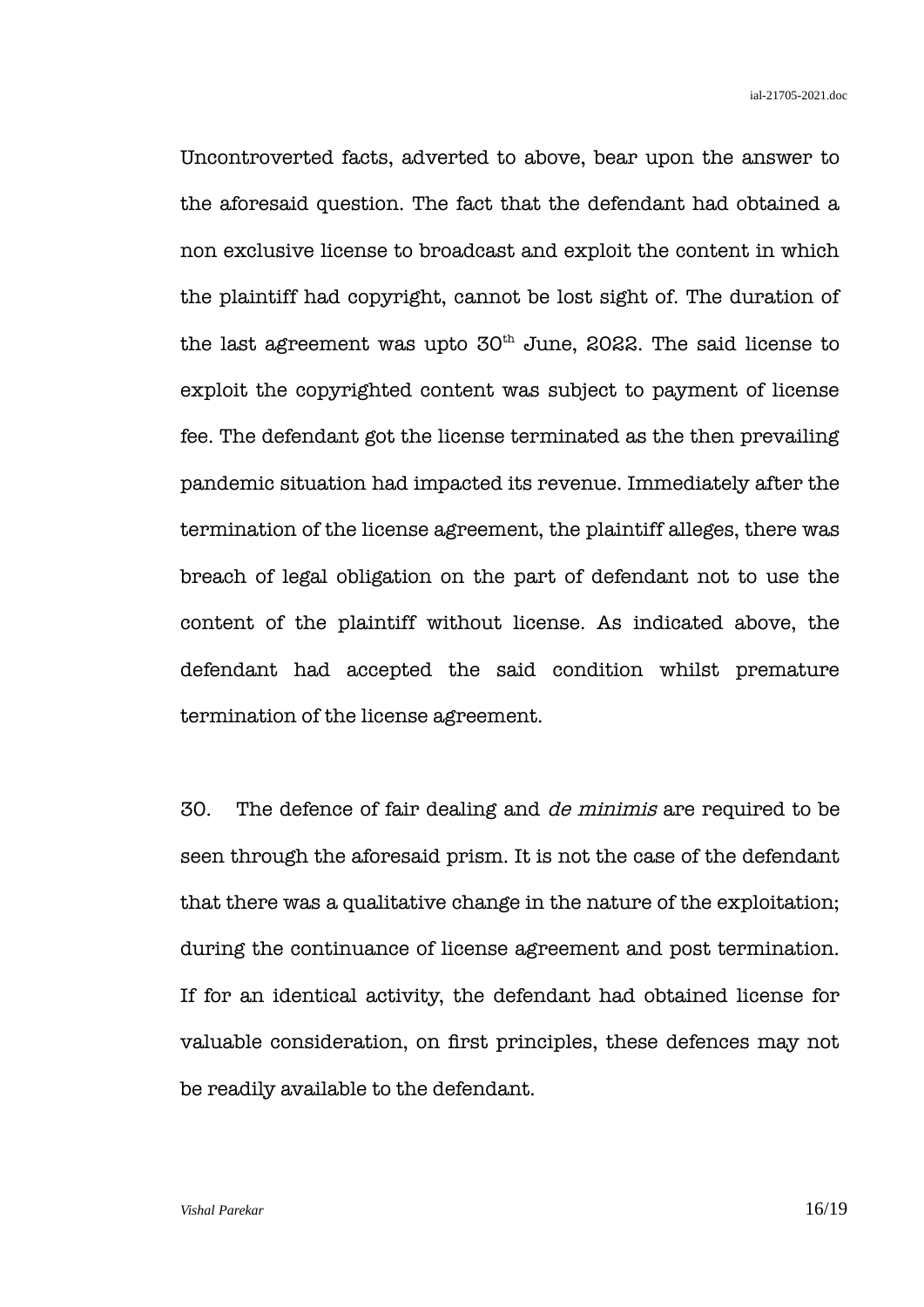31. The material on record indicates that the content of the plaintiff was used by the defendant in connection with its various programmes. It is not only the duration of the exploitation which matters. There is a qualitative element as well in deciding both the aspects of fair dealing and de minimis. The length and extent of the copyrighted work, infringement of which is complained of, is undoubtedly of vital importance. However, it could not be reduced to just a quantitative test of minute and seconds *dehors* the qualitative aspect. The submission on behalf of the defendant that the exploitation was hardly for a minute, therefore, does not carry the matter thorough.

32. The purpose for which the content was used without license also assumes critical significance. The plaintiff has asserted that the content of the plaintiff was used in infringement of plaintiff's copyright therein, for commercial purpose. At this juncture, in the context of the nature of the activity engaged in by the defendant, where advertising constitutes the primary source of revenue, onus rests on the defendant to demonstrate that the content was used for the purpose of reporting on current events and affairs. The defendant chose not to place any material on record in support of its claim that the content was used as a part of its ordinary and regular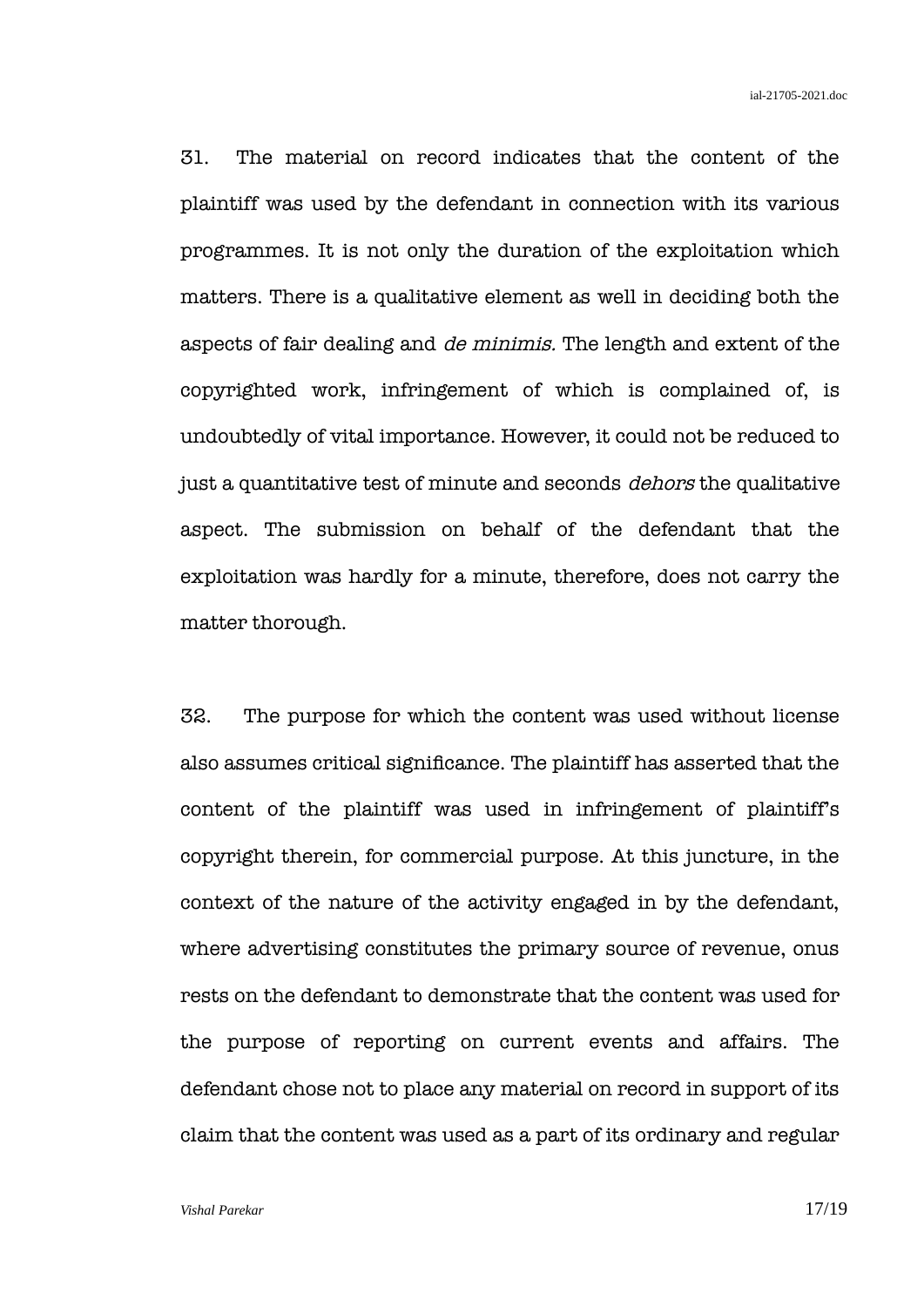course of business and reporting news and programmes. In contrast, the table at annexure M, adverted to above, indicates that the contents were used in programmes titled "Bollywood ki Mout Mistri", "Surili Rakhi", "Bollywood Mashup" "Filmy Chakkar", "Filmy Funda", "Azadi Ke Ansune Kisse" "Kahani Rakshabandhan Ki" etc. wherein audio visual content, clips and dialogue clips of various cinematographic films in which the plaintiff claims copyright were used.

33. In the face of the aforesaid material, it would be rather difficult to draw an inference that the breach of the obligation on the part of defendant, especially in the context of the prior exploitation of the plaintiff's content under license regime, would amount to fair dealing and can be condoned on the basis of principle of de minimis.

34. I am therefore persuaded to hold that the plaintiff has succeeded in establishing a strong prima facie case. In the circumstances, the balance of convenience heavily tilts in favour of the plaintiff. If injunctive relief is not granted, the defendant would, in fact, continue to enjoy the benefits under the license agreement despite voluntarily terminating the same. This would result in irreparable loss to the plaintiff. Hence, the plaintiff is entitled to ad